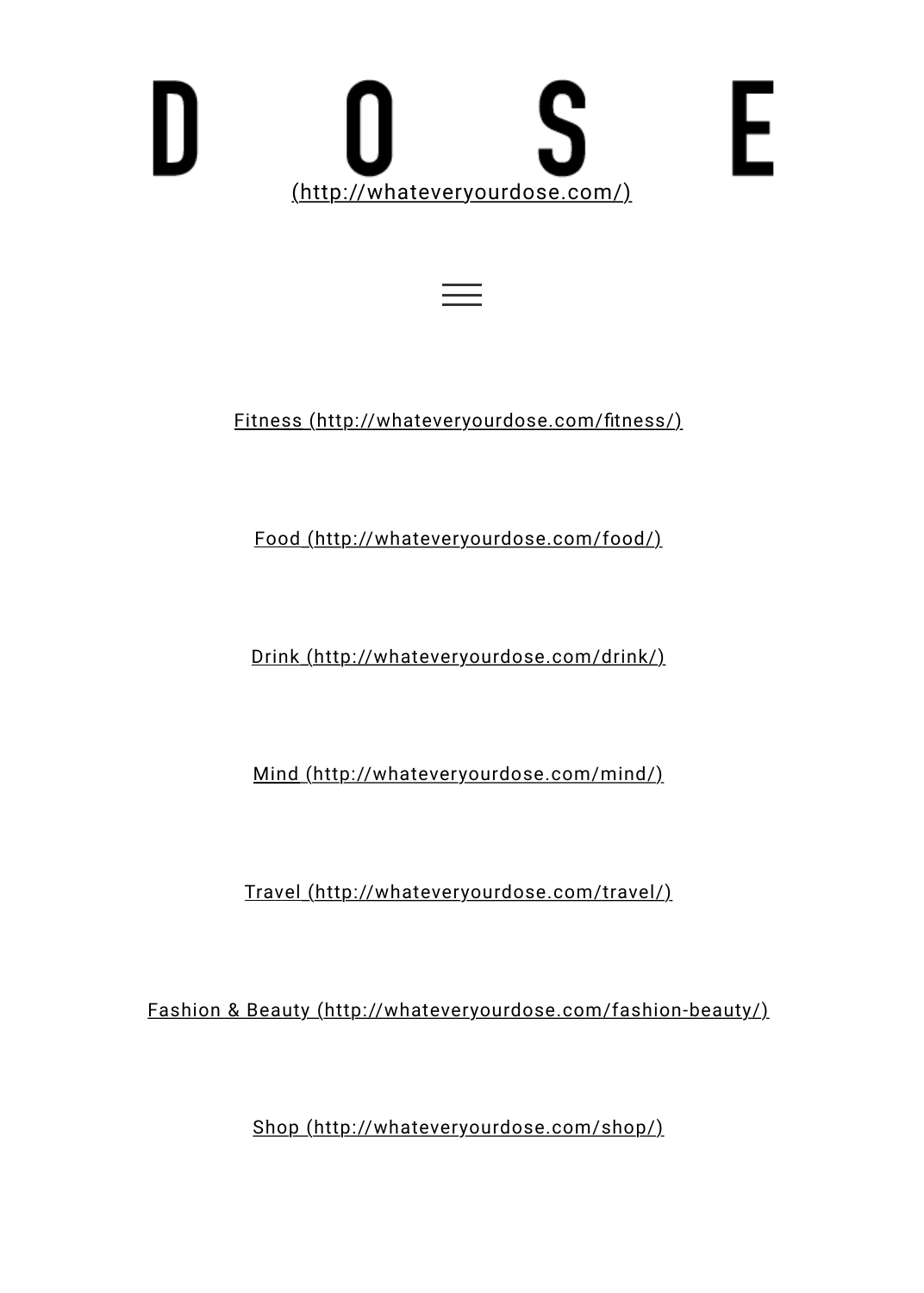[Win \(http://whateveryourdose.com/win/\)](http://whateveryourdose.com/win/)

*[December 28, 2017 \(http://whateveryourdose.com/bored-of-a-deep-tissue-try-these-alternative](http://whateveryourdose.com/bored-of-a-deep-tissue-try-these-alternative-massages/)massages/)*

# BORED OF A DEEP TISSUE? TRY THESE ALTERNATIVE MASSAGES

*[Fitness](http://whateveryourdose.com/category/fitness/), [Mind](http://whateveryourdose.com/category/mind/)*



[\(http://whateveryourdose.com/wp-content/uploads/2017/12/Ayerveda](http://whateveryourdose.com/wp-content/uploads/2017/12/Ayerveda-pura.001.jpeg)pura.001.jpeg)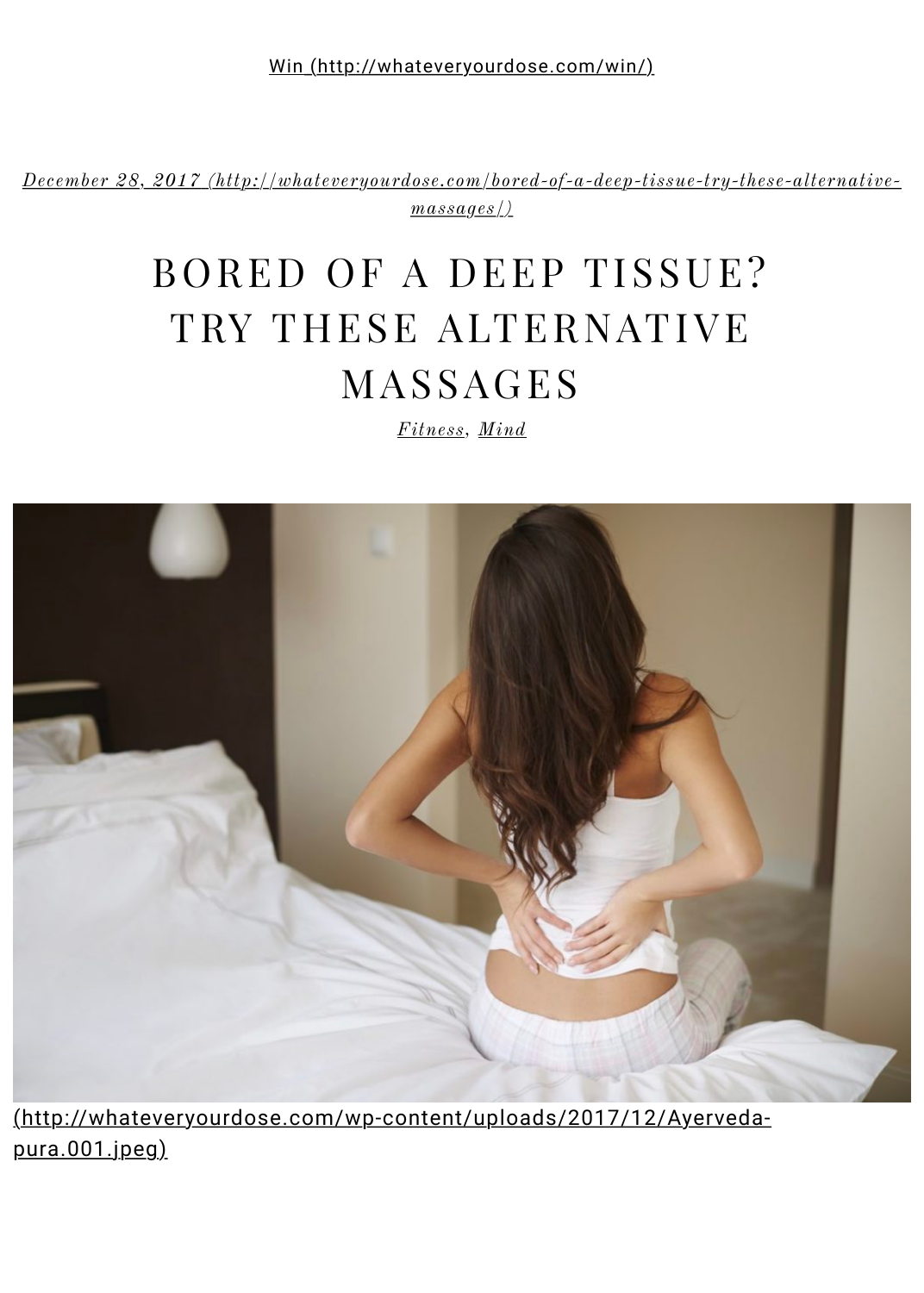Like most people who have a desk job, I suffer from stiff shoulders and a sore back. When I permit myself the indulgence, I usually go for a deep tissue or sports massage to iron out the knots. Recently, however, I decided to branch out and try something a little different. Here's how I got on…

### **AYURVEDA PURA**

Having experienced <u>authentic Ayurveda in Kerala</u> a few months ago, I was somewhat sceptical about how the traditional Indian therapies would be translated in a western spa. Hence my pleasant surprise when I was greeted by the Ayurveda expert Dr. Deepa Apté[,](https://www.ayurvedapura.com/) Director of <u>Ayurveda Pura</u>, who really knows her stuff.

After spending two weeks in an Ayurvedic hospital in India I thought I knew everything there was to know about my dosha (body type). Yet Deepa shed new light on my problem areas and was able to prescribe a bespoke massage to target my specific issues.

I struggle to shake off my 'no pain, no gain' attitude, so when my masseuse described the treatment to me as "using gentle flowing strokes" alarm bells started ringing.



Photo: Ayurveda Pura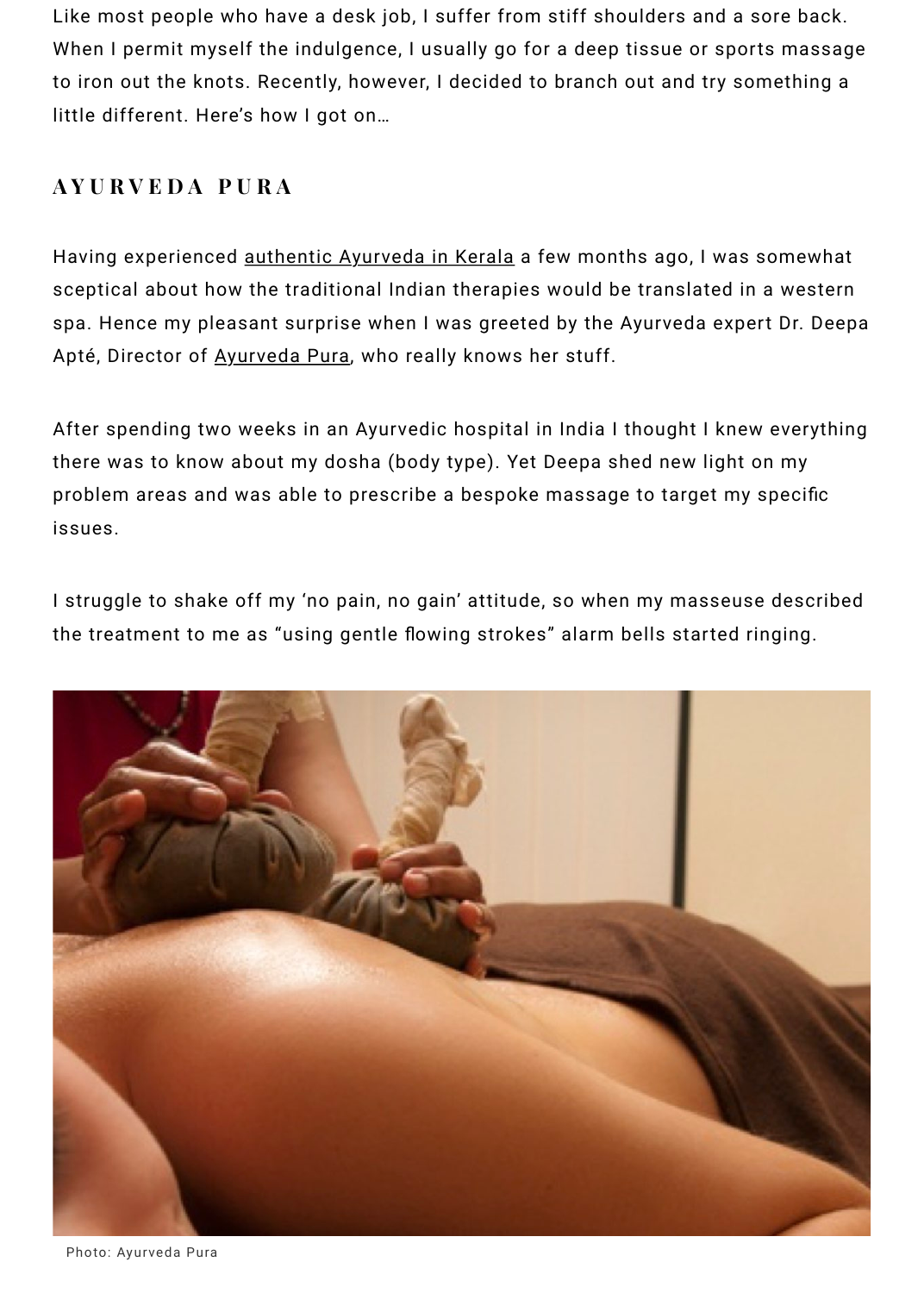It turned out that this was just what I needed – rather than my usual post-massage sensation of feeling a little worse for wear, my body felt more relaxed and free of tension than it had in months.

Honestly, I was expecting to be underwhelmed by this Greenwich incarnation of a traditional Indian spa. Instead, I was blown away by the level of expertise and quality of therapies. <u>Ayurveda Pura</u> has managed to take the essence of Ayurvedic treatments out of India and spruce it up with the trappings of a western spa, without sacrificing their authenticity in the process.

As someone who is very hard to please when it comes to traditional treatments, this comes highly recommended.

#### **LT THERAPY**

The pioneering method of Langellotti Tri-Therapy developed by <u>Sophia Kupse</u> takes a holistic approach to back pain by searching for root causes in emotional pressure.

Sophia views the back as a map of one's experiences and relationships. The bottom part corresponding to early childhood, moving up to the present day at the top. Different areas of the back are further tied up with specific connections: friends/family, male/female, work/home, and so on.

I struggle to be convinced by methods that claim to 'read' the body and miraculously provide the secrets to what is causing our problems. All too often I feel like generic statements are used to trigger a revelation by the client, which the practitioner can then manipulate to make it seem like they have divined these insights through some sort of intuitive powers.

Despite this, in my session with Sophia I was genuinely shocked about how much she could discern about my life and relationships just from finding a few trigger points on my back. As a result, the treatment became more about the emotional rather than the physical release for me. I had to confront some painful truths – which, coincidentally, corresponded to acute pain points in my shoulders.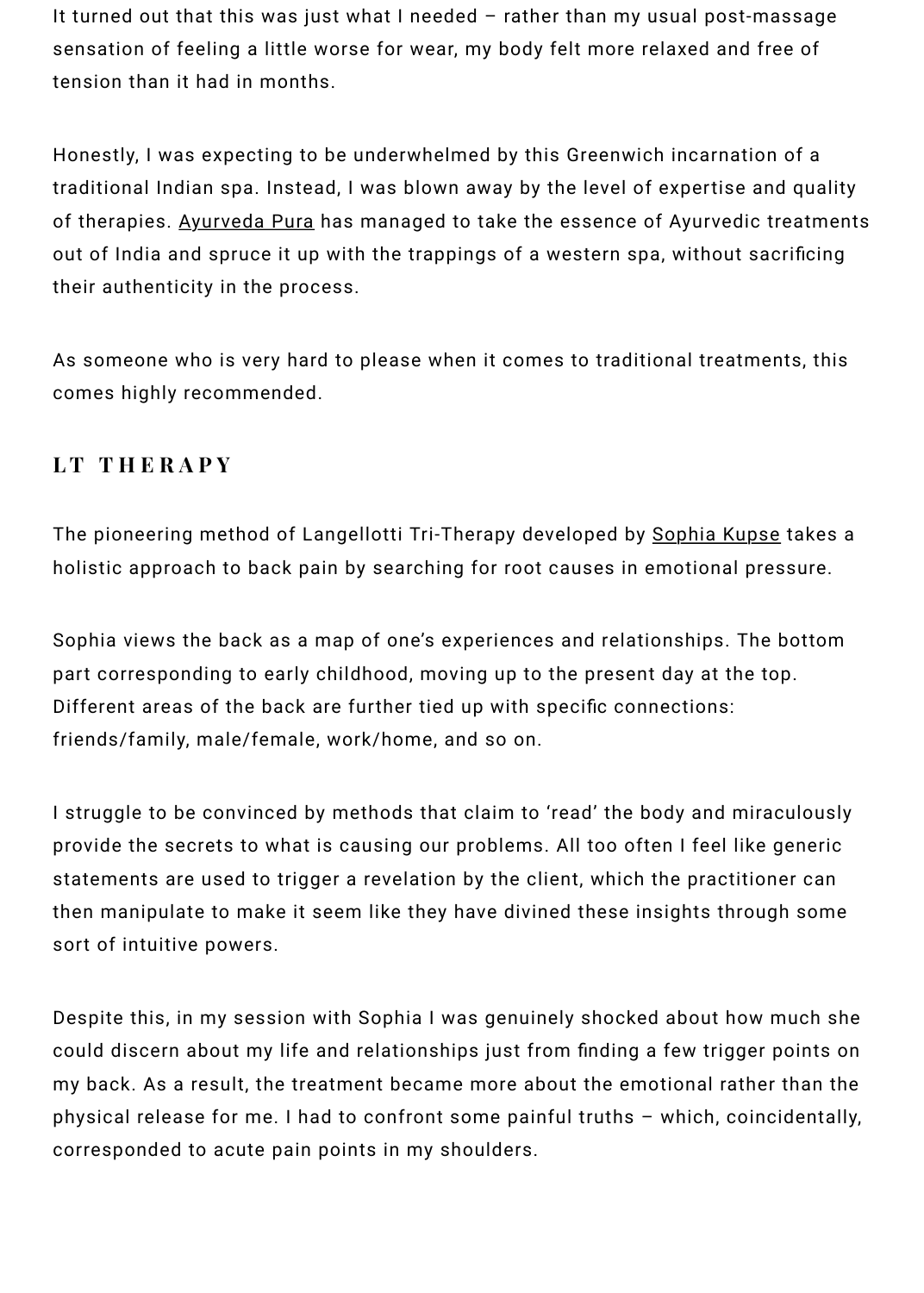As I offloaded my feelings to Sophia, she placed cold marble then hot volcanic stones on these areas, designed to reduce inflammation and then remove lactic acid and toxins stored in the muscle memory that are connected to this negativity.

Physically, I did emerge from the session feeling looser and lighter, but the key takeaway for me was the sense of clarity regarding my troublesome relationships. I felt equipped to tackle these issues head on going forward, and to be perfectly honest this feeling of empowerment was so profound that it made the physical benefits pale into insignificance in comparison.

Go in with an open mind, and the effect might well surprise you.



Photo: The Polished Onion

#### **THE ROLF METHOD OF STRUCTURAL INTEGRATION**

Having been a gymnast right through to young adulthood, I've always thought that my posture was excellent – so I didn't think The Rolf Method of 'Structural Integration' would do all that much for me.